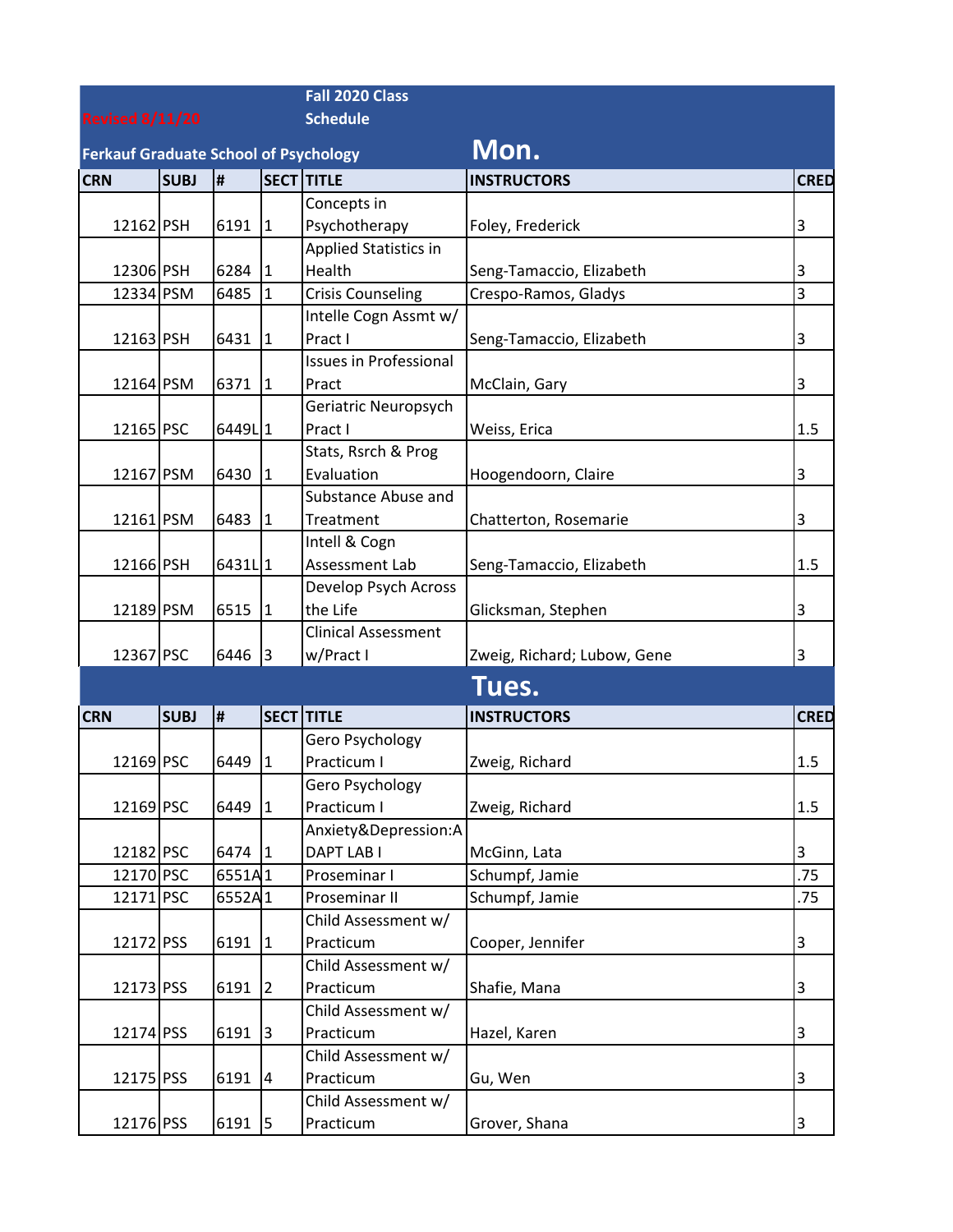|            |             |           |             | Adv Issues in M H           |                                    |             |
|------------|-------------|-----------|-------------|-----------------------------|------------------------------------|-------------|
| 12233 PSM  |             | 6500      |             | Counseling                  | Javors, Irene                      | 3           |
|            |             |           | 1           |                             |                                    |             |
|            |             |           |             | <b>Cognitive Assessment</b> |                                    |             |
| 12194 PSS  |             | 6131      | 1           |                             | Stavrou, Esther                    | 3           |
|            |             |           |             | <b>Cognitive Assessment</b> |                                    |             |
| 12195 PSS  |             | 6131      | 12          |                             | Thies, Lynne                       | 3           |
|            |             |           |             | Cognitive Assessment        |                                    |             |
| 12196 PSS  |             | 6131      | $\vert$ 3   |                             | Fitoussi, Nadine                   | 3           |
| 12177 PSC  |             | 6497      | I1          | Cognitive Therapy           | Quigley, Leanne                    | 3           |
|            |             |           |             | Clin Health Research        |                                    |             |
| 12288 PSH  |             | 6371      | 11          | Methods                     | Swencionis, Charles                | 3           |
|            |             |           |             | History & Systems of        |                                    |             |
| 12336 PSA  |             | 6601      | 12          | Psycholog                   | Salton, William                    | 3           |
|            |             |           |             | Psycho Assess & Treat       |                                    |             |
| 12179 PSC  |             | 6448      | 11          | Old Adul                    | Zweig, Richard                     | 3           |
|            |             |           |             | Psychopathology &           |                                    |             |
| 12305 PSH  |             | 6464      | 1           | Illness                     | Skolnick, Andrea                   | 3           |
|            |             |           |             | Adlt Psychopath &           |                                    |             |
| 12294 PSS  |             | 6814      | 1           | Children                    | Shafie, Mana                       | 3           |
|            |             |           |             | <b>Clinical Assessment</b>  |                                    |             |
| 12366 PSC  |             | 6446      | 12          | w/Pract I                   |                                    | 3           |
|            |             |           |             |                             | Zweig, Richard; Weisfeld, Danielle |             |
|            |             |           |             | Depr & Prsnlty Dis Old      |                                    |             |
| 12183 PSC  |             | 6529      | 11          | Adul I                      | Zweig, Richard                     | 3           |
|            |             |           |             | Lifespan                    |                                    |             |
| 12360 PSC  |             | 6814      | 11          | Psychopathology II          | Eubanks, Catherine                 | 3           |
|            |             |           |             |                             |                                    |             |
| 12185 PSH  |             | 6544      | $ 1\rangle$ | Beh Med&Ther Prac II        | Feldman, Jonathan                  | 3           |
|            |             |           |             | Consultation &              |                                    |             |
| 12293 PSS  |             | $6221$  1 |             | Supervision                 | Cooper, Jennifer                   | 3           |
|            |             |           |             | Physiological Health        |                                    |             |
| 12188 PSH  |             | 6938 1    |             | Psych                       | Zemon, Vance                       | 3           |
|            |             |           |             | <b>Clinical Assessment</b>  |                                    |             |
| 12209 PSC  |             | 6446 1    |             | w/Pract I                   | Zweig, Richard; Termini, Kate      | $\mathsf 3$ |
|            |             |           |             |                             | Wed.                               |             |
|            |             |           |             |                             |                                    |             |
| <b>CRN</b> | <b>SUBJ</b> | #         |             | <b>SECT TITLE</b>           | <b>INSTRUCTORS</b>                 | <b>CRED</b> |
|            |             |           |             | Adv. Psydnmc                |                                    |             |
| 12199 PSC  |             | 6494A1    |             | Psythrpy Pract I            | Warfield, Leslie                   | 1.5         |
|            |             |           |             | Adv. Psydnmc                |                                    |             |
| 12297 PSC  |             | 6494A2    |             | Psythrpy Pract I            | Baker III, William                 | 1.5         |
|            |             |           |             | Adv. CBT Psythrpy           |                                    |             |
| 12190 PSC  |             | 6504A1    |             | Pract I                     | Schumpf, Jamie                     | 1.5         |
|            |             |           |             | Neuropsych & Cogn           |                                    |             |
| 12191 PSH  |             | 6941 1    |             | Rsrch I                     | Holtzer, Roee                      | 3           |
|            |             |           |             | Sch Clin Chld               |                                    |             |
| 12245 PSS  |             | 8947A1    |             | Externship V                | Hoffman, Sophia                    | 1           |
|            |             |           |             |                             |                                    |             |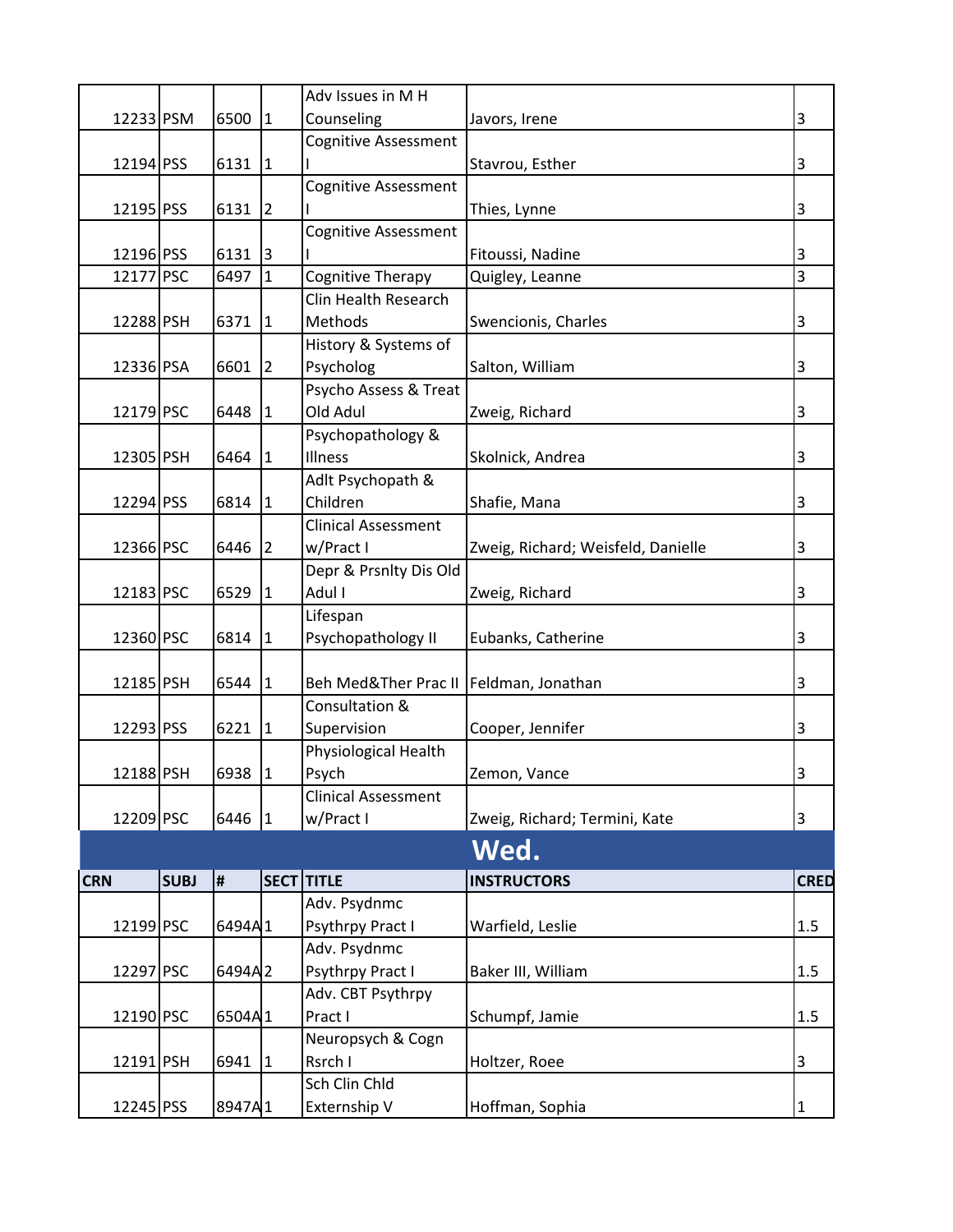|           |        |                | <b>Cognitive Assessment</b>        |                          |              |
|-----------|--------|----------------|------------------------------------|--------------------------|--------------|
| 12215 PSC | 6441   | $\mathbf{1}$   | w/ Pract                           | Roberts, Kailey          | 3            |
|           |        |                | Psydnmc Psythrpy                   |                          |              |
| 12178 PSC | 6492A1 |                | Practicum I                        | Baker III, William       | 1.5          |
|           |        |                | Psydnmc Psythrpy                   |                          |              |
| 12362 PSC | 6492A2 |                | Practicum I                        | Salton, William          | 1.5          |
|           |        |                | Psydnmc Psythrpy                   |                          |              |
| 12210 PSC | 6492A3 |                | Practicum I                        | Aviram, Ron              | 1.5          |
|           |        |                | Psydnmc Psythrpy                   |                          |              |
| 12363 PSC | 6492A4 |                | Practicum I                        | Warfield, Leslie         | $1.5\,$      |
|           |        |                | <b>CBT Psythrpy</b>                |                          |              |
| 12200 PSC | 6502A1 |                | Practicum I                        | Buchwald, Jennifer       | 1.5          |
|           |        |                | <b>CBT Psythrpy</b><br>Practicum I |                          |              |
| 12307 PSC | 6502A3 |                | Psycodynamic Process               | Silberstein, Erica       | 1.5          |
| 12301 PSC |        |                | Rsrch I                            | Van Doorn, Karlijn       | 3            |
|           | 6574   | $\mathbf{1}$   |                                    |                          |              |
|           |        |                | Psycdynmc                          |                          |              |
| 12322 PSC | 6576   | $\mathbf{1}$   | Proces&Trauma Nar I                | Bekes, Vera              | 3            |
|           |        |                | Psychology of Obesity              |                          |              |
| 12203 PSH | 6007   | $\mathbf{1}$   |                                    | Swencionis, Charles      | 3            |
|           |        |                | Psychology of Asthma               |                          |              |
| 12202 PSH | 6009   | $\mathbf{1}$   |                                    | Feldman, Jonathan        | 3            |
|           |        |                | Psychology of                      |                          |              |
| 12205 PSH | 6013   | $\mathbf{1}$   | Diabetes I                         | Gonzalez, Jeffrey        | 3            |
|           |        |                | Headache and                       |                          |              |
| 12193 PSH | 6019   | $\mathbf{1}$   | Adherence I                        | Seng-Tamaccio, Elizabeth | 3            |
| 12206 PSH | 6021   | $\mathbf{1}$   | Smoking Research I                 | Skolnick, Andrea         | 3            |
|           |        |                | Psych of Multiple                  |                          |              |
| 12204 PSH | 6469   | 1              | Sclerosis I                        | Foley, Frederick         | 3            |
|           |        |                | Practicum Child                    |                          |              |
| 12292 PSS | 6611   | $\overline{1}$ | Therapy I                          | Bate, Jordan             | 3            |
|           |        |                | Practicum Child                    |                          |              |
| 12220 PSS | 6625   | $\mathbf{1}$   | Therapy I: CBT                     | Doctoroff, Greta         | 3            |
|           |        |                | Practicum Child                    |                          |              |
| 12371 PSS | 6625   | $\overline{2}$ | Therapy I: CBT                     | Wadkins, Melanie         | 3            |
| 12208 PSH | 8949A1 |                | ClinHlthProSem VII                 | Hirky, Anne              | $\mathbf{1}$ |
|           |        |                | <b>Ferkauf Anxiety Rsrch</b>       |                          |              |
| 12242 PSS | 6501   | $\overline{1}$ | Lab                                | Wadkins, Melanie         | 0            |
|           |        |                | <b>Early Childhood Rsrch</b>       |                          |              |
| 12243 PSS | 6502   | $\mathbf{1}$   | Lab                                | Doctoroff, Greta         | 0            |
|           |        |                | Psychodynamic                      |                          |              |
| 12302 PSS | 6508   | $\mathbf{1}$   | Psychotherapy RL                   | Prout, Tracy             | 0            |
|           |        |                | Attachmnt &                        |                          |              |
| 12370 PSS | 6509   | l3             | <b>PsyTherapy Process</b>          | Bate, Jordan             | 0            |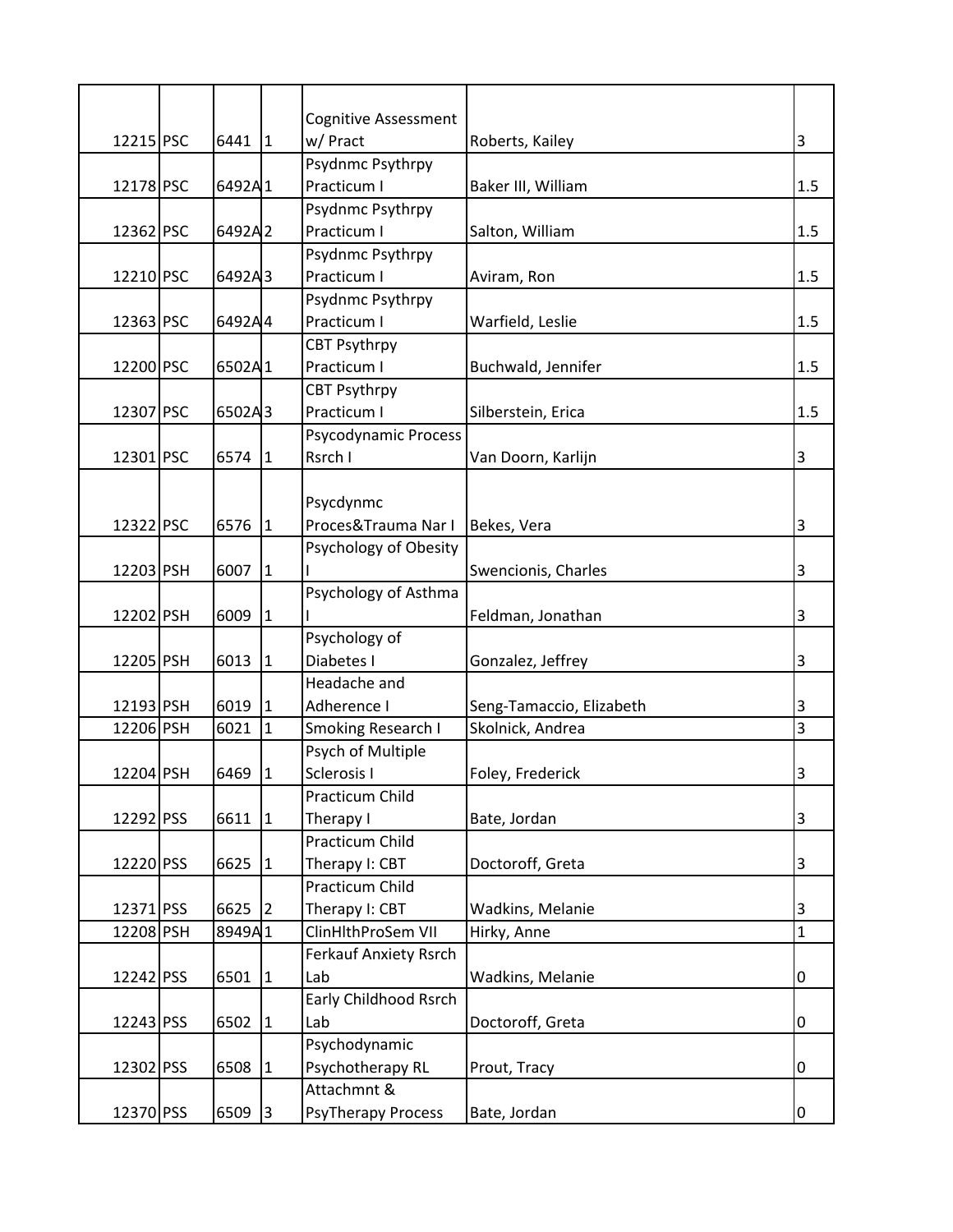|           |           |                | <b>Clinical Assessment</b>               |                                 |              |
|-----------|-----------|----------------|------------------------------------------|---------------------------------|--------------|
| 12368 PSC | 6446      | $\overline{a}$ | w/Pract I                                | Zweig, Richard; Chu, Michelle   | 3            |
|           |           |                | <b>Clinical Assessment</b>               |                                 |              |
| 12369 PSC | 6446      | 5              | w/Pract I                                | Zweig, Richard; Brickman, Jill  | 3            |
|           |           |                | <b>Object Relations</b>                  |                                 |              |
| 12197 PSC | 6175      | $\mathbf{1}$   | Theory                                   | Aviram, Ron                     | 3            |
|           |           |                | Teach & Learn                            |                                 |              |
| 12365 PSC | 6509      | $\mathbf{1}$   | Psychotherapy I                          | Eubanks, Catherine              | 3            |
|           |           |                | Couples & Family                         |                                 |              |
| 12211 PSM | 6440      | $\vert$ 1      | Counseling                               | Felsen, Irit                    | 3            |
| 12207 PSH | 8947A1    |                | ClinHlthProSem V                         | Hirky, Anne                     | $\mathbf{1}$ |
|           |           |                | Sch Clin Chld                            |                                 |              |
| 12381 PSS | 8945A1    |                | Externship III                           | Hoffman, Sophia                 | $\mathbf{1}$ |
| 12214 PSA | 6280      | $\mathbf{1}$   | Statistics I                             | Quigley, Leanne                 | 3            |
|           |           |                | <b>Integrating Clin Pract</b>            |                                 |              |
| 12328 PSC | 6288      | $\mathbf{1}$   | & Rsrch                                  | Gorlin, Eugenia                 | 3            |
| 12201 PSC | 6511      | $\mathbf{1}$   | Positive Psychology                      | Arsenio, William                | 3            |
|           |           |                | Working w/ Asylum                        |                                 |              |
| 12180 PSC | $6544$  1 |                | <b>Seekers</b>                           | Salton, William; Auerbach, Carl | 3            |
| 12217 PSH | 6321      | $ 1\rangle$    | <b>Test Construction</b>                 | Swencionis, Charles             | 3            |
|           |           |                | Social Psychology in                     |                                 |              |
| 12218 PSH | 6935      | $\mathbf{1}$   | Health                                   | Skolnick, Andrea                | 3            |
|           |           |                | <b>Supervised Field</b>                  |                                 |              |
| 12331 PSM | 6946      | 2              | Placement III                            | Gill, Michael                   | 1.5          |
|           |           |                | PsychdynThry/Prac:Ch                     |                                 |              |
| 12291 PSS | 6118      | $ 1\rangle$    | ldrn/Fam I                               | Hoffman, Sophia                 | 3            |
|           |           |                | Attachmnt &                              |                                 |              |
| 12309 PSS | 6509      | $\mathbf{1}$   | <b>PsyTherapy Process</b>                | <b>STAFF</b>                    | 0            |
|           |           |                | Practicum Child                          |                                 |              |
| 12221 PSS | 6611      | $ 2\rangle$    | Therapy I                                | Bate, Jordan                    | 3            |
| 12212 PSH | 8945A1    |                | ClinHlthProSem III                       | Hirky, Anne                     | $\mathbf{1}$ |
| 12213 PSH | 8943A1    |                | ClinHlthProSem I                         | Hirky, Anne                     | $\mathbf{1}$ |
|           |           |                | Multicult & Diversity                    |                                 |              |
| 12187 PSA | 6181      | $\mathbf{1}$   | Issues                                   | Bekes, Vera                     | 3            |
| 12224 PSA | 6280      | $\overline{2}$ | Statistics I                             | Zemon, Vance                    | 3            |
|           |           |                |                                          |                                 |              |
| 12223 PSA | 6515      | $\mathbf{1}$   | Lifespan Development Arsenio, William    |                                 | 3            |
|           |           |                |                                          |                                 |              |
| 12346 PSA | 6515      | $\overline{2}$ | Lifespan Development Ortin Peralta, Ana  |                                 | 3            |
|           |           |                | <b>Cognitive Proces Dep</b>              |                                 |              |
| 12324 PSC | 6580      | $\vert$ 1      | & Anxty I                                | Quigley, Leanne                 | 3            |
|           |           |                | <b>Supervised Field</b>                  |                                 |              |
| 12330 PSM | 6947      | $\vert$ 2      | Placement IV                             | Gill, Michael                   | 1.5          |
|           |           |                |                                          |                                 |              |
| 13202 PSC | 6601      |                | 1 Grief, Loss, & Meaning Roberts, Kailey |                                 | 3            |
|           |           |                | <b>Systems Neuroscience</b>              |                                 |              |
| 12216 PSH | 6017      |                |                                          | Zemon, Vance                    | 3            |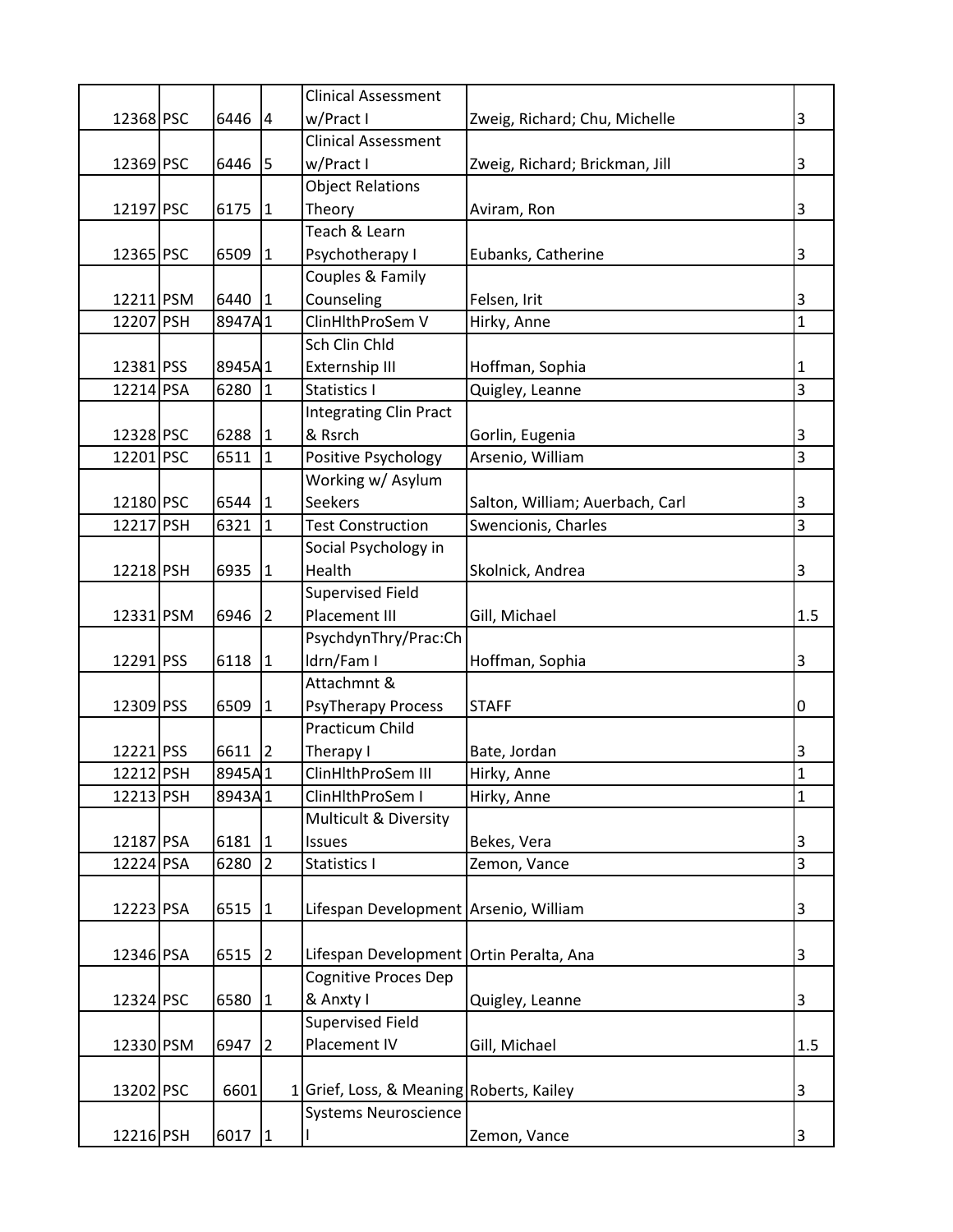|            |             |        |                      | Psychopathology: Chld         |                              |                |
|------------|-------------|--------|----------------------|-------------------------------|------------------------------|----------------|
| 12329 PSM  |             | 6815   | 1                    | ,Adol,Adlt                    | Turk, Neal; Sherman, Rosalyn | 3              |
|            |             |        |                      |                               | Thurs.                       |                |
| <b>CRN</b> | <b>SUBJ</b> | #      |                      | SECT TITLE                    | <b>INSTRUCTORS</b>           | <b>CRED</b>    |
| 12228 PSC  |             | 6553A1 |                      | Proseminar III                | Schumpf, Jamie               | .75            |
| 12229 PSC  |             | 6554A1 |                      | Proseminar IV                 | Schumpf, Jamie               | .75            |
|            |             |        |                      | School Clin Child             |                              |                |
| 12373 PSS  |             | 8943A1 |                      | Externship I                  | Hoffman, Sophia              | 0 To           |
|            |             |        |                      | MHC:Supervised Field          |                              |                |
| 12168 PSM  |             | 6944   | 1                    | Place II                      | Crespo, Raquel               | 1.5            |
|            |             |        |                      | Cog Beh Ther Anx Dep          |                              |                |
| 12231 PSC  |             | 6470   | $ 1\rangle$          | Dis I                         | McGinn, Lata                 | 3              |
|            |             |        |                      | Evidence-Based                |                              |                |
| 12300 PSC  |             | 6486   | $\mathbf{11}$        | Psychody Thrpy                | Gorlin, Eugenia              | 3              |
|            |             |        |                      | <b>Evid Based Intrvention</b> |                              |                |
| 12232 PSS  |             | 6213   | $ 1\rangle$          | Youth I                       | Doctoroff, Greta             | 3              |
|            |             |        |                      | Early Childhood Rsrch         |                              |                |
| 12295 PSS  |             | 6502   | $\vert$ 2            | Lab                           | Doctoroff, Greta             | 0              |
|            |             |        |                      | Eth & Prof Iss Hith           |                              |                |
| 12222 PSS  |             | 6801   | $\mathbf{11}$        | <b>Srvce Psyc</b>             | Stavrou, Esther              | 3              |
| 12349 PSS  |             | 6286   | 1                    | <b>Research Methods</b>       | Ortin Peralta, Ana           | 3              |
|            |             |        |                      | <b>Basic Indiv</b>            |                              |                |
| 12198 PSC  |             | 6436L1 |                      | Psychotherapy Prac            | Eubanks, Catherine           | 0              |
|            |             |        |                      | <b>Basic Principles of</b>    |                              |                |
| 12186 PSM  |             | 6120   | $ 1\rangle$          | Counseling                    | Crespo-Ramos, Gladys         | 3              |
|            |             |        |                      | <b>Ferkauf Anxiety Rsrch</b>  |                              |                |
| 12296 PSS  |             | 6501   | 2                    | Lab                           | Wadkins, Melanie             | 0              |
|            |             |        |                      | Psychodynamic                 |                              |                |
| 12314 PSS  |             | 6508   | $\vert$ 2            | Psychotherapy RL              | Prout, Tracy                 | 0              |
|            |             |        |                      | Attachmnt &                   |                              |                |
| 12315 PSS  |             | 6509   | $\vert$ <sub>2</sub> | <b>PsyTherapy Process</b>     | Bate, Jordan                 | 0              |
|            |             |        |                      | Clinical Interviewin w/       |                              |                |
| 12234 PSC  |             | 6435   | 1                    | Pract                         | Passman, Vicki               | 3              |
|            |             |        |                      | Principles in Group           |                              |                |
| 12311 PSC  |             | 6461   | $ 1\rangle$          | Therapy                       | O'Brien, Casey               | 3              |
|            |             |        |                      | MoralFoundationsSelf          |                              |                |
| 12323 PSC  |             | 6578   | 11                   | Change I                      | Gorlin, Eugenia              | 3              |
|            |             |        |                      | <b>Counseling Skills</b>      |                              |                |
| 12236 PSM  |             | 6193   | $ 1\rangle$          | Development                   | Javors, Irene                | 3              |
|            |             |        |                      | Adv. Issues in                |                              |                |
| 12235 PSM  |             | 6816   | $ 1\rangle$          | Psychopathology               | Bergstein, David             | 3              |
|            |             |        |                      | Intgrtng Gender &             |                              |                |
| 12299 PSS  |             | 6199   | $ 1\rangle$          | Race in Mult                  | Hoffman, Sophia              | 3              |
| 12237 PSC  |             | 6491   | I1                   | Self Psychology               | Bekes, Vera                  | $\overline{3}$ |
|            |             |        |                      | Clinical                      |                              |                |
| 12238 PSH  |             | 6011   | 1                    | Neuropsychology I             | Holtzer, Roee                | 3              |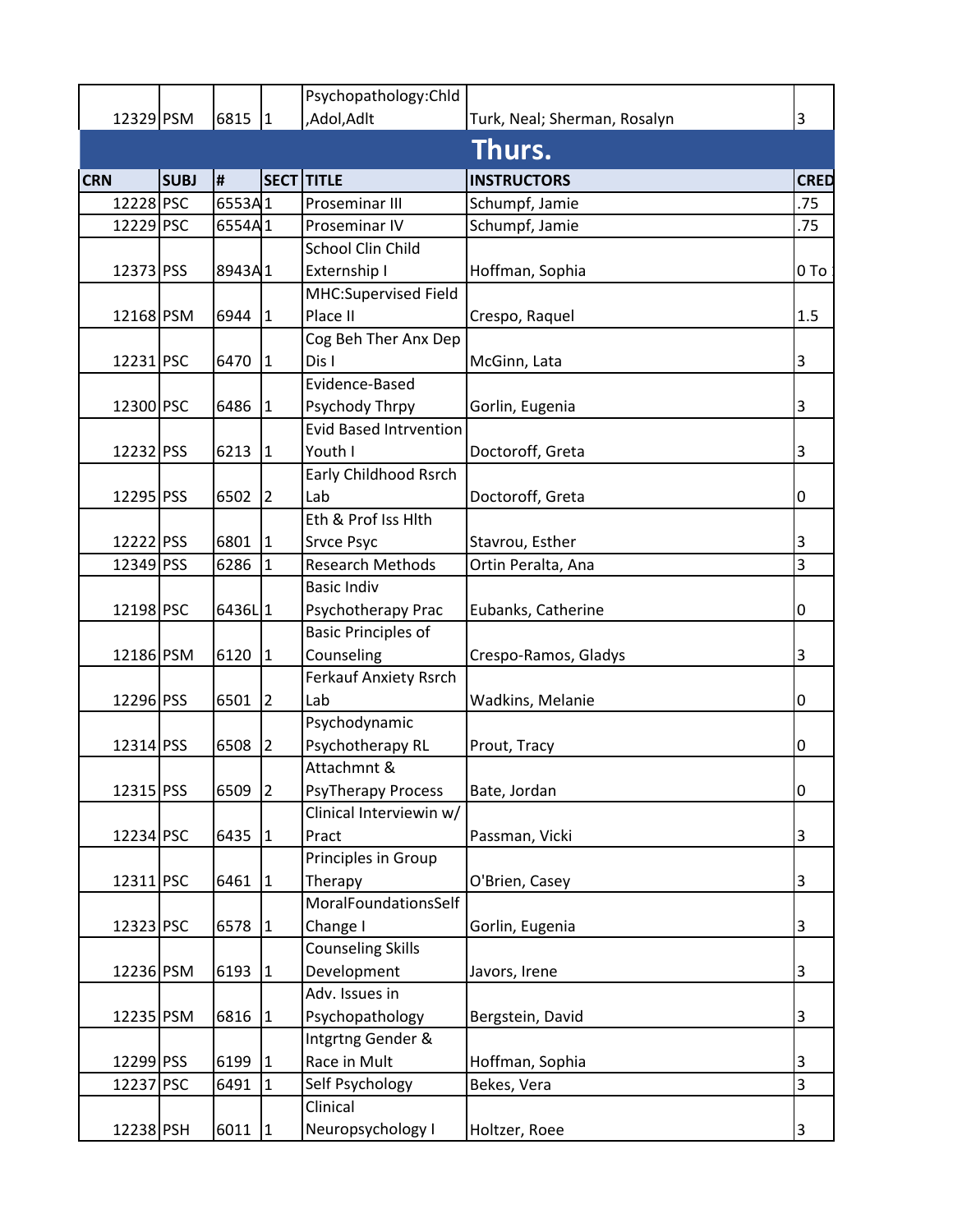|            |             |                |                | Princ. of Psydnmc                   |                                           |             |
|------------|-------------|----------------|----------------|-------------------------------------|-------------------------------------------|-------------|
|            | 12335 PSM   | 6194  1        |                | Psythrpy                            | Bergstein, David                          | 3           |
|            |             |                |                |                                     | Research, Praticum, Externship,           |             |
|            |             |                |                |                                     | <b>Internship, Externship, Competency</b> |             |
| <b>CRN</b> | <b>SUBJ</b> | $\pmb{\sharp}$ |                | <b>SECT TITLE</b>                   | <b>INSTRUCTORS</b>                        | <b>CRED</b> |
| 12240 PSA  |             | 6405           | I1             | Social Psychology                   | Baren, Alison                             | 3           |
|            |             |                |                | History & Systems of                |                                           |             |
| 12239 PSA  |             | 6601           | $\vert$ 1      | Psycholog                           | Auerbach, Carl                            | 3           |
|            |             |                |                | <b>Advanced Research</b>            |                                           |             |
| 12247 PSC  |             | 6539           | $\vert$ 1      | Seminar                             | Arsenio, William                          | 3           |
|            |             |                |                | <b>Advanced Research</b>            |                                           |             |
| 12286 PSC  |             | 6539           | 10             | Seminar                             | Zweig, Richard                            | 3           |
|            |             |                |                | <b>Advanced Research</b>            |                                           |             |
| 12303 PSC  |             | 6539           | <b>12</b>      | Seminar                             | <b>STAFF</b>                              | 3           |
|            |             |                |                | <b>Advanced Research</b>            |                                           |             |
| 12248 PSC  |             | 6539           | <u> 2</u>      | Seminar                             | Auerbach, Carl                            | 3           |
|            |             |                |                | <b>Advanced Research</b>            |                                           |             |
| 12249 PSC  |             | 6539           | 13             | Seminar                             | Eubanks, Catherine                        | 3           |
|            |             |                |                | <b>Advanced Research</b>            |                                           |             |
| 12317 PSC  |             | 6539           | 4              | Seminar                             | Goldklank, Shelly                         | 3           |
|            |             |                |                | <b>Advanced Research</b>            |                                           |             |
| 12250 PSC  |             | 6539           | 15             | Seminar                             | McGinn, Lata                              | 3           |
|            |             |                |                | <b>Advanced Research</b>            |                                           |             |
| 12318 PSC  |             | 6539           | 6              | Seminar                             | Wheaton, Michael                          | 3           |
|            |             |                |                | <b>Advanced Research</b>            |                                           |             |
| 12251 PSC  |             | 6539           | 8              | Seminar                             | Walsh, Katie                              | 3           |
| 12253 PSC  |             | 6915           | l3             | Research Project I                  | <b>STAFF</b>                              | 3           |
| 12254 PSC  |             | 6916           | $\overline{1}$ | Research Project II                 | Arsenio, William                          | 3           |
| 12259 PSC  |             | 6916           | 10             | Research Project II                 | Zweig, Richard                            | 3           |
| 12304 PSC  |             | 6916           | 11             | Research Project II                 | Van Doorn, Karlijn                        | 3           |
| 12255 PSC  |             | 6916 2         |                | Research Project II                 | Auerbach, Carl                            | 3           |
| 12256 PSC  |             | 6916           | l3             | Research Project II                 | Eubanks, Catherine                        | 3           |
| 12257 PSC  |             | 6916           | I5             | Research Project II                 | McGinn, Lata                              | 3           |
| 12319 PSC  |             | 6916           | 16             | Research Project II                 | Van Meter, Anna                           | 3           |
| 12320 PSC  |             | 6916           | 17             | Research Project II                 | Goldklank, Shelly                         | 3           |
| 12258 PSC  |             | 6916           | l8             | Research Project II                 | Walsh, Katie                              | 3           |
| 12321 PSC  |             | 6916           | 19             | Research Project II                 | Wheaton, Michael                          | 3           |
|            |             |                |                | Clinical Psych                      |                                           |             |
| 12260 PSC  |             | 6944           | 1              | Externship I                        | Schumpf, Jamie                            | 0           |
|            |             |                |                | <b>Clinical Psych</b>               |                                           |             |
| 12261 PSC  |             | 6946           | $ 1\rangle$    | Externship III                      | Schumpf, Jamie                            | 0           |
|            |             |                |                | <b>Clinical Psych</b>               |                                           |             |
| 12262 PSC  |             | 6948           | 11             | Externship V                        | Schumpf, Jamie                            | 0           |
|            |             |                |                |                                     |                                           |             |
| 12325 PSC  |             | 8002           | 1              | Clinical Compentency I McGinn, Lata |                                           | 0           |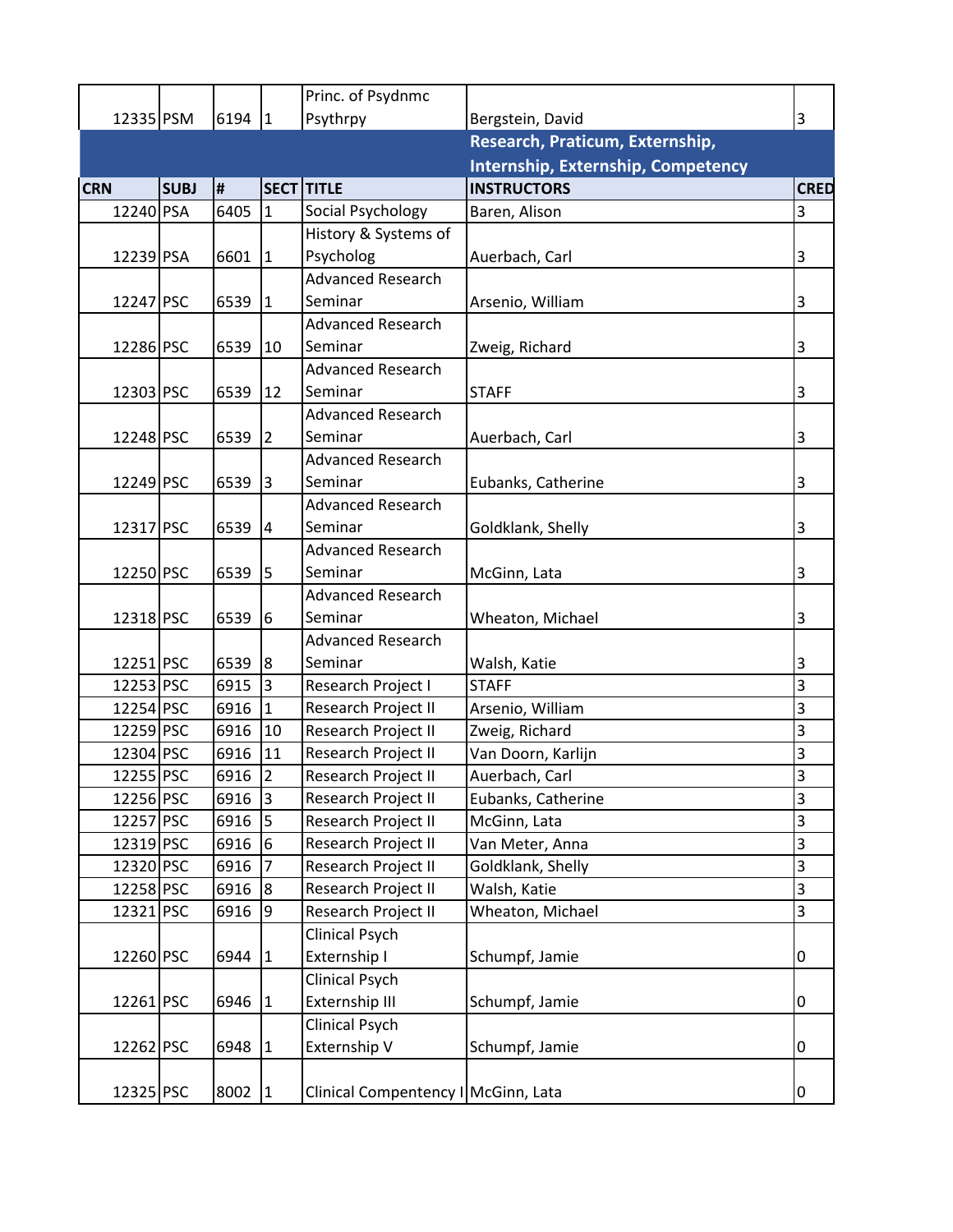|           |           |                | <b>Clinical Compentency</b>              |                          |                |
|-----------|-----------|----------------|------------------------------------------|--------------------------|----------------|
| 12326 PSC | $8004$  1 |                | Ш                                        | McGinn, Lata             | 0              |
|           |           |                | Clin Psych Doctoral                      |                          |                |
| 12263 PSC | 8941A1    |                | Internship                               | Schumpf, Jamie           | 1              |
| 12252 PSH | 8930      | $\mathbf{1}$   | <b>Advanced Research</b>                 | Holtzer, Roee            | $\mathbf{1}$   |
|           |           |                |                                          |                          |                |
|           |           |                | <b>Doctoral Dissertation</b>             |                          |                |
| 12279 PSH | 8931      | $\mathbf{1}$   | Planning                                 | Feldman, Jonathan        | 3              |
|           |           |                |                                          |                          |                |
|           |           |                | <b>Doctoral Dissertation</b>             |                          |                |
| 12280 PSH | 8931      | 2              | Planning                                 | Foley, Frederick         | 3              |
|           |           |                |                                          |                          |                |
|           |           |                | <b>Doctoral Dissertation</b>             |                          |                |
| 12281 PSH | 8931      | $\vert$ 3      | Planning                                 | Gonzalez, Jeffrey        | 3              |
|           |           |                |                                          |                          |                |
|           |           |                | <b>Doctoral Dissertation</b>             |                          |                |
| 12282 PSH | 8931      | 4              | Planning                                 | Holtzer, Roee            | 3              |
|           |           |                |                                          |                          |                |
|           |           |                | <b>Doctoral Dissertation</b>             |                          |                |
| 12283 PSH | 8931      | 15             | Planning                                 | Seng-Tamaccio, Elizabeth | 3              |
|           |           |                |                                          |                          |                |
|           |           |                | <b>Doctoral Dissertation</b>             |                          |                |
| 12284 PSH | 8931      | 7              | Planning                                 | Skolnick, Andrea         | 3              |
|           |           |                |                                          |                          |                |
|           |           |                | <b>Doctoral Dissertation</b>             |                          |                |
| 12285 PSH | 8931 8    |                | Planning                                 | Zemon, Vance             | 3              |
|           |           |                |                                          |                          |                |
|           |           |                | <b>Doctoral Dissertation</b>             |                          |                |
| 12484 PSH | 8931 9    |                | Planning                                 | Swencionis, Charles      | 3              |
|           |           |                | Clin Hlth Doctoral                       |                          |                |
| 12264 PSH | 8941      | 1              | Internship                               | Hirky, Anne              | 1              |
|           |           |                | <b>Supervised Field</b><br>Placement III |                          | 1.5            |
| 12226 PSM | 6946      | $\mathbf{1}$   | <b>Supervised Field</b>                  | Gill, Michael            |                |
| 12219 PSM | 6947      | $\mathbf{1}$   | Placement IV                             | Gill, Michael            | 1.5            |
|           |           |                | Assess & Consult                         |                          |                |
| 12378 PSS | 6500      | $\mathbf{1}$   | Rsrch Lab                                | Stavrou, Esther          | 0              |
| 12265 PSS | 6915      | $\overline{1}$ | Research Project I                       | Bate, Jordan             | $\overline{3}$ |
| 12375 PSS | 6915      | $\overline{2}$ | Research Project I                       | Stavrou, Esther          | 3              |
| 12376 PSS | 6915      | $\overline{3}$ | Research Project I                       | Wadkins, Melanie         | 3              |
| 12377 PSS | 6915      | $\overline{4}$ | Research Project I                       | Doctoroff, Greta         | 3              |
| 12269 PSS | 6915      | $\overline{5}$ | Research Project I                       | Prout, Tracy             | 3              |
| 12270 PSS | 6915      | 6              | Research Project I                       | Cooper, Jennifer         | 3              |
| 12271 PSS | 6915      | $\overline{7}$ | Research Project I                       | Ortin Peralta, Ana       | 3              |
| 12272 PSS | 6916      | $\mathbf{1}$   | Research Project II                      | Bate, Jordan             | 3              |
| 12273 PSS | 6916      | $\overline{2}$ | Research Project II                      | Doctoroff, Greta         | 3              |
| 12274 PSS | 6916      | 3              | Research Project II                      | Givner, Abraham          | $\overline{3}$ |
|           |           |                |                                          |                          |                |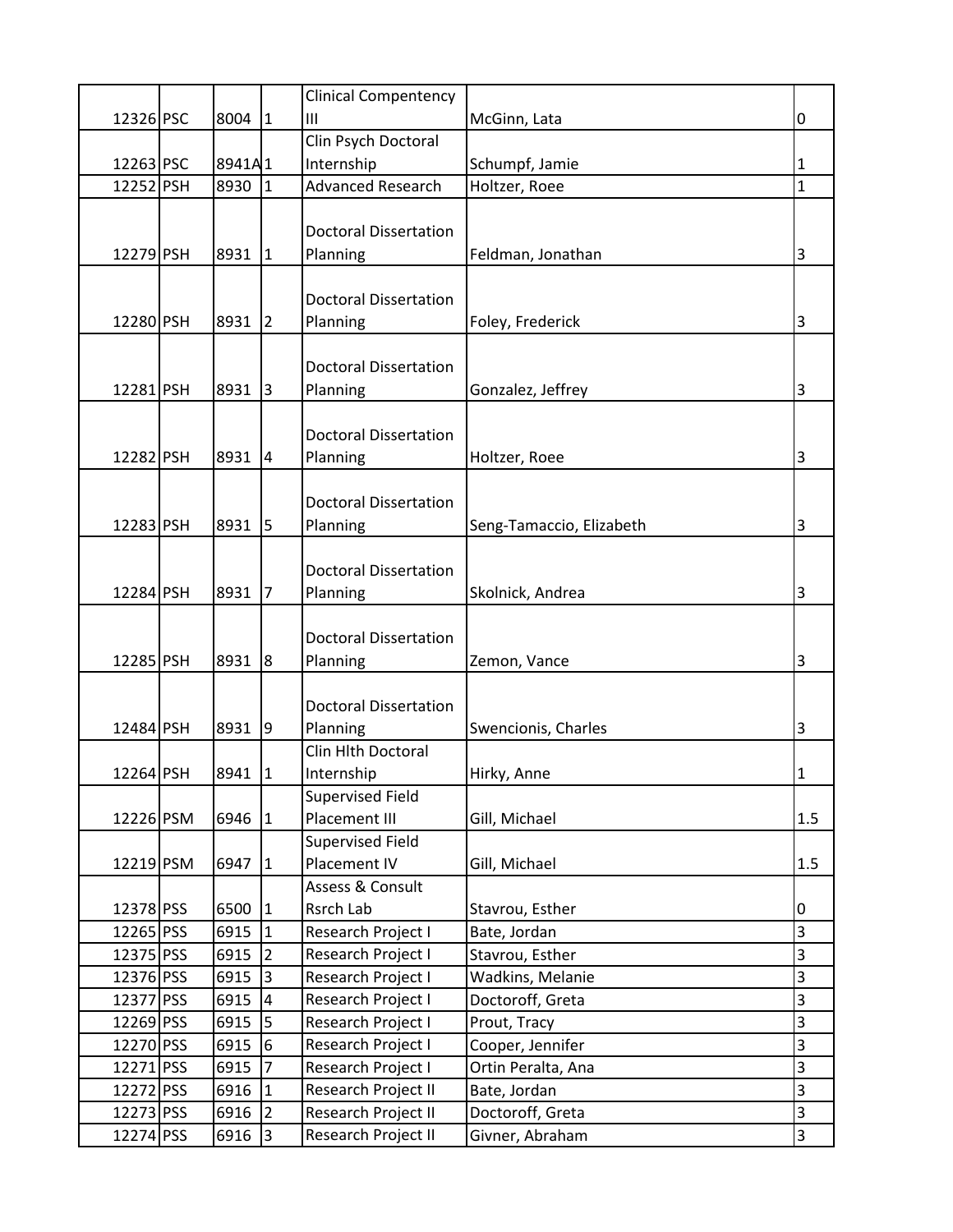| 12275 PSS | 6916 4   | <b>Research Project II</b> | Nadeem, Erum            |   |
|-----------|----------|----------------------------|-------------------------|---|
| 12276 PSS | 6916 5   | Research Project II        | Prout, Tracy            |   |
| 12277 PSS | $6916$ 6 | Research Project II        | Stavrou, Esther         |   |
| 12278 PSS | 6916     | Research Project II        | <b>Wadkins, Melanie</b> | 3 |
|           |          |                            |                         |   |
| 11643 PSS | 8000 1   | Compentency Exam I         | Wadkins, Melanie        |   |
|           |          | Sch-Clin Chld Doc          |                         |   |
| 12246 PSS | 8941A1   | Internship I               | <b>Wadkins, Melanie</b> |   |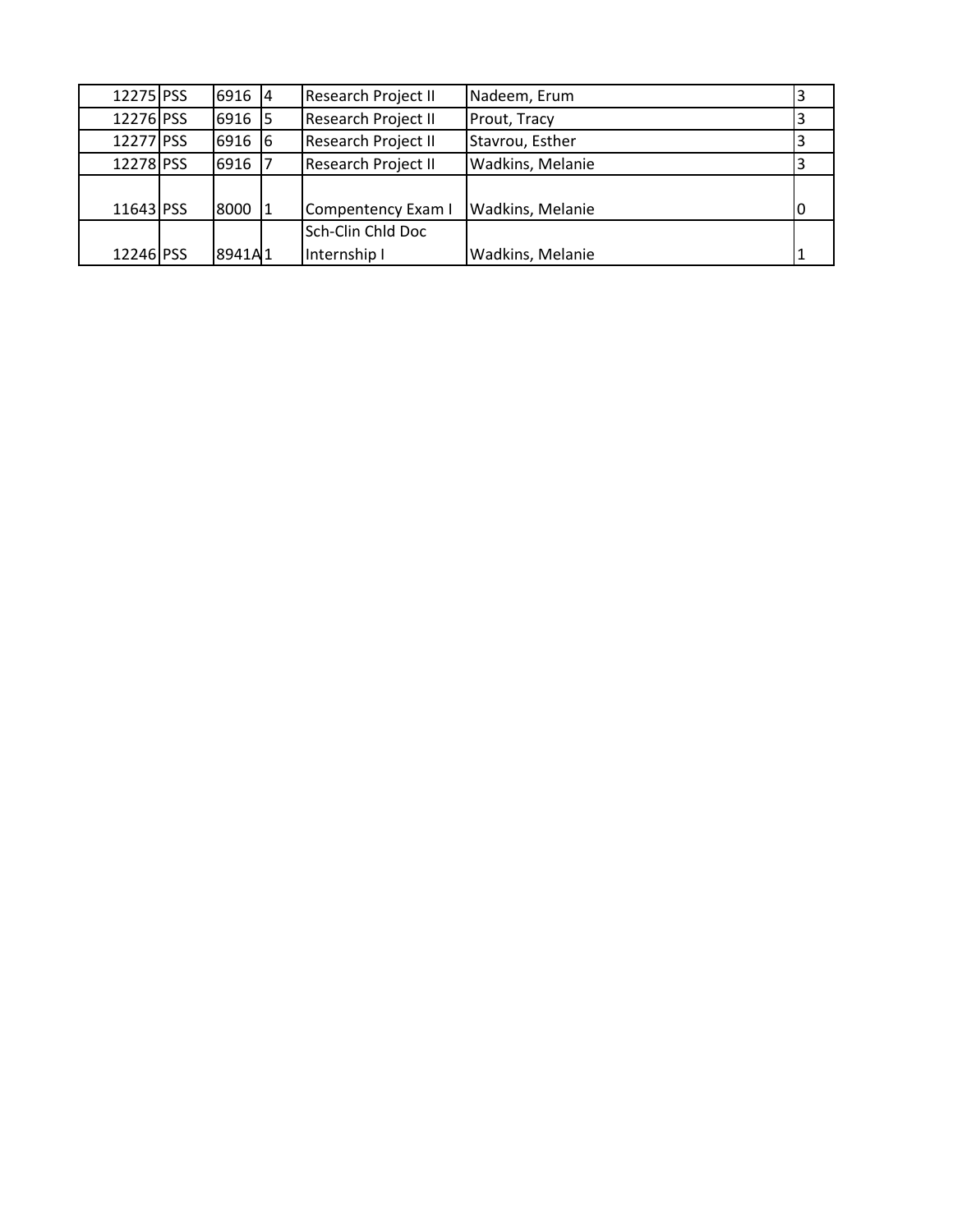| Day  | <b>Time</b>      |
|------|------------------|
|      |                  |
| M    | 10:00AM-11:55AM  |
|      |                  |
| M    | 10:00AM-11:55AM  |
| M    | 10:00AM-11:55AM  |
|      |                  |
| M    | 12:00PM-01:55PM  |
|      |                  |
| M    | 12:00PM-01:55PM  |
|      |                  |
| м    | 03:00PM-04:25PM  |
|      |                  |
| м    | 02:00PM-03:55PM  |
| M    | 02:00PM-03:55PM  |
|      |                  |
| м    | 04:00PM-05:55PM  |
|      |                  |
| M    | 04:00PM-05:55PM  |
|      | 06:00PM-07:30PM; |
| M; W | 06:00PM-07:30PM  |
|      |                  |
|      |                  |

| Day                     | <b>Time</b>     |
|-------------------------|-----------------|
|                         |                 |
| т                       | 08:30AM-09:55AM |
|                         |                 |
| T                       | 08:30AM-09:55AM |
|                         |                 |
| $\mathsf{T}$            | 09:00AM-10:55AM |
| T                       | 09:00AM-09:55AM |
| $\overline{\mathsf{r}}$ | 09:00AM-09:55AM |
|                         |                 |
| Т                       | 09:00AM-11:55AM |
|                         |                 |
| т                       | 09:00AM-11:55AM |
|                         |                 |
| T                       | 09:00AM-11:55AM |
|                         |                 |
| т                       | 09:00AM-11:55AM |
|                         |                 |
| Т                       | 09:00AM-11:55AM |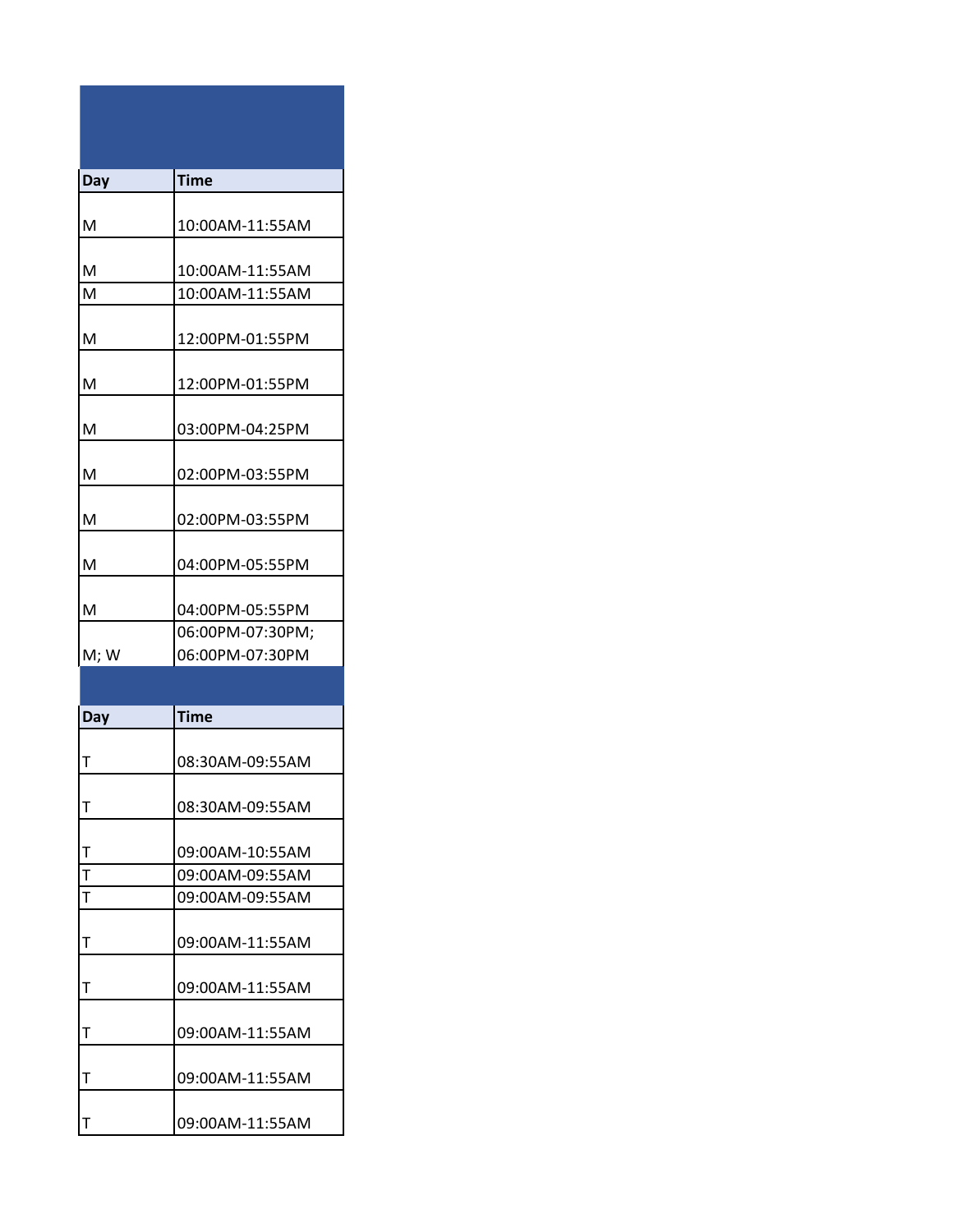| $\mathsf T$  | 10:00AM-12:55PM  |
|--------------|------------------|
|              |                  |
| T            | 10:00AM-12:55PM  |
|              |                  |
| Τ            | 10:00AM-12:55PM  |
| T            | 10:00AM-12:55PM  |
| $\mathsf{T}$ | 10:00AM-11:55AM  |
|              |                  |
| T            | 10:00AM-11:55AM  |
|              |                  |
| Τ            | 12:00PM-01:55PM  |
|              |                  |
| T            | 12:00PM-01:55PM  |
|              |                  |
| T            | 12:00PM-01:55PM  |
|              |                  |
| $\mathsf T$  | 12:00PM-01:55PM  |
|              | 01:00PM-02:30PM; |
| T; W         | 12:00PM-01:55PM  |
| T            | 02:00PM-03:55PM  |
|              |                  |
| T            | 02:00PM-03:55PM  |
|              |                  |
| Т            | 02:00PM-03:55PM  |
|              |                  |
| $\mathsf T$  | 02:00PM-03:55PM  |
|              |                  |
| T            | 04:00PM-05:55PM  |
|              | 04:00PM-05:30PM; |
| T; W         | 12:00PM-01:55PM  |
|              |                  |
| Day          | <b>Time</b>      |
|              |                  |
| w            | 08:00AM-09:55AM  |

| w | 08:00AM-09:55AM |
|---|-----------------|
|   |                 |
| w | 08:00AM-09:55AM |
|   |                 |
| w | 08:00AM-09:55AM |
|   |                 |
| w | 08:00AM-09:55AM |
|   |                 |
|   | 09:00AM-09:55AM |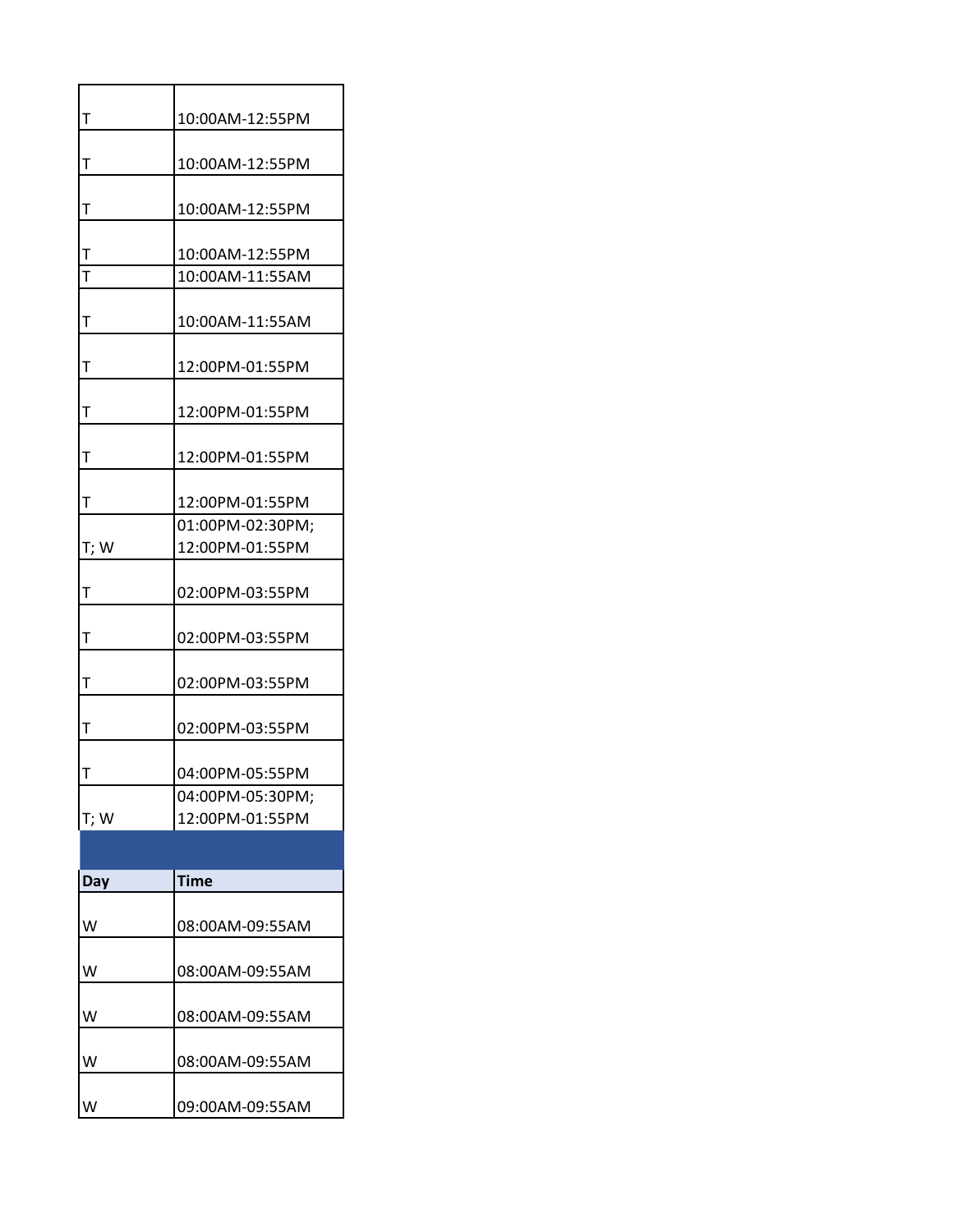| w | 10:00AM-11:55AM |
|---|-----------------|
| w | 10:00AM-11:55AM |
| w | 10:00AM-11:55AM |
| W | 10:00AM-11:55AM |
| w | 10:00AM-11:55AM |
| w | 10:00AM-11:55AM |
| w | 10:00AM-11:55AM |
| w | 10:00AM-11:55AM |
| w | 10:00AM-11:55AM |
| w | 10:00AM-11:55AM |
| W | 10:00AM-11:55AM |
| w | 10:00AM-11:55AM |
| w | 10:00AM-11:55AM |
| W | 10:00AM-11:55AM |
| w | 10:00AM-11:55AM |
| w | 10:00AM-11:55AM |
| w | 10:00AM-11:55AM |
| W | 10:00AM-11:55AM |
| W | 12:00PM-12:55PM |
| w | 12:00PM-12:55PM |
| w | 12:00PM-12:55PM |
| w | 12:00PM-12:55PM |
| W | 12:00PM-12:55PM |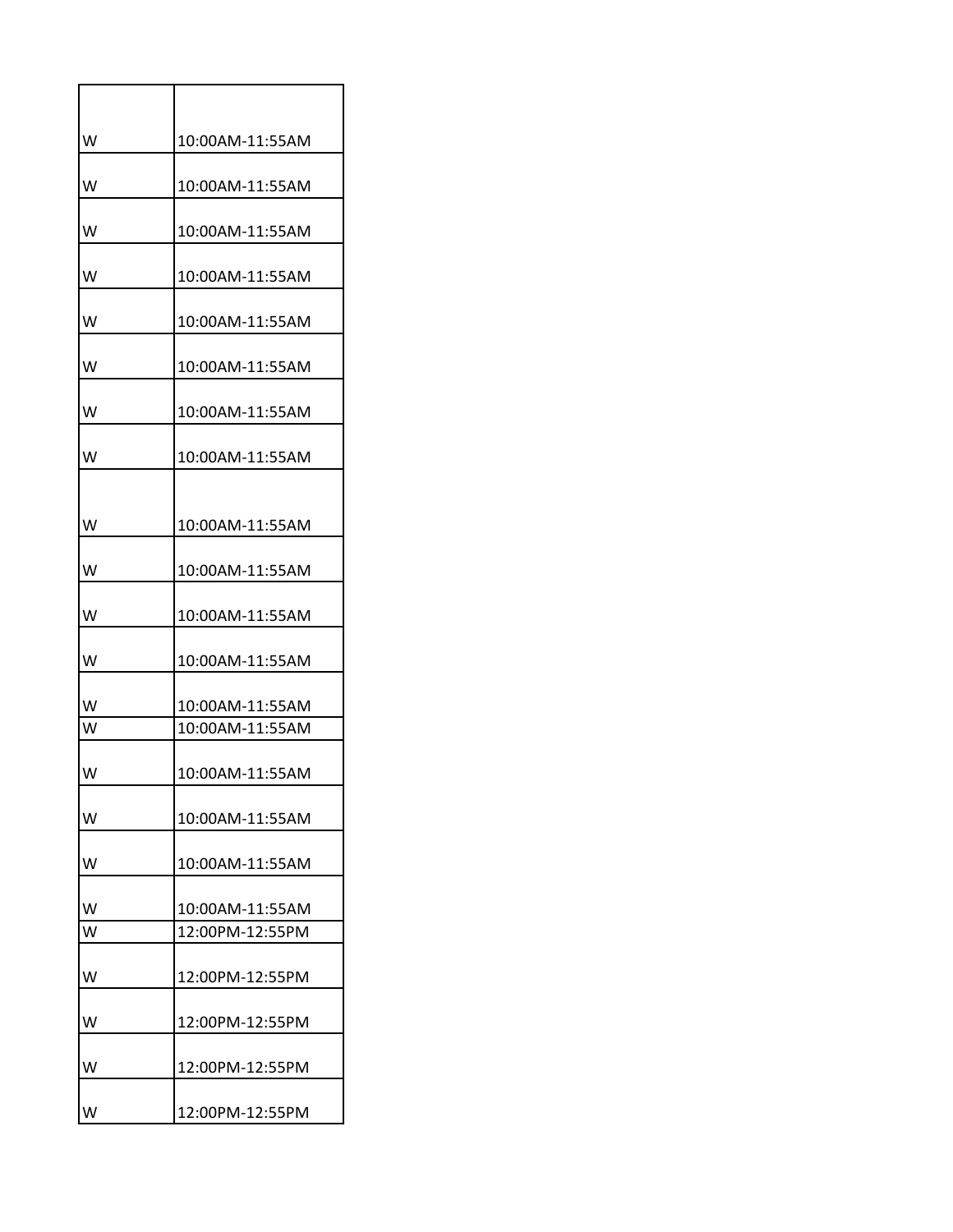|      | 12:00PM-01:55PM; |
|------|------------------|
| W; R | 06:00PM-07:30PM  |
|      | 12:00PM-01:55PM; |
| W; R | 09:30AM-11:00AM  |
| w    | 12:00PM-01:55PM  |
| W    | 12:00PM-01:55PM  |
| W    | 12:00PM-01:55PM  |
| W    | 01:00PM-01:55PM  |
| w    | 01:00PM-01:55PM  |
| W    | 02:00PM-03:55PM  |
| W    | 02:00PM-03:55PM  |
| W    | 02:00PM-03:55PM  |
| W    | 02:00PM-03:55PM  |
| W    | 02:00PM-03:55PM  |
| w    | 02:00PM-03:55PM  |
| w    | 02:00PM-03:55PM  |
| W    | 02:00PM-03:55PM  |
| W    | 02:00PM-03:55PM  |
| W    | 02:00PM-03:55PM  |
| W    | 02:00PM-02:55PM  |
| W    | 03:00PM-03:55PM  |
| w    | 04:00PM-05:55PM  |
| W    | 04:00PM-05:55PM  |
| w    | 04:00PM-05:55PM  |
| w    | 04:00PM-05:55PM  |
| w    | 04:00PM-05:55PM  |
| w    | 04:00PM-05:55PM  |
| w    | 04:00PM-05:55PM  |
| w    | 06:00PM-07:55PM  |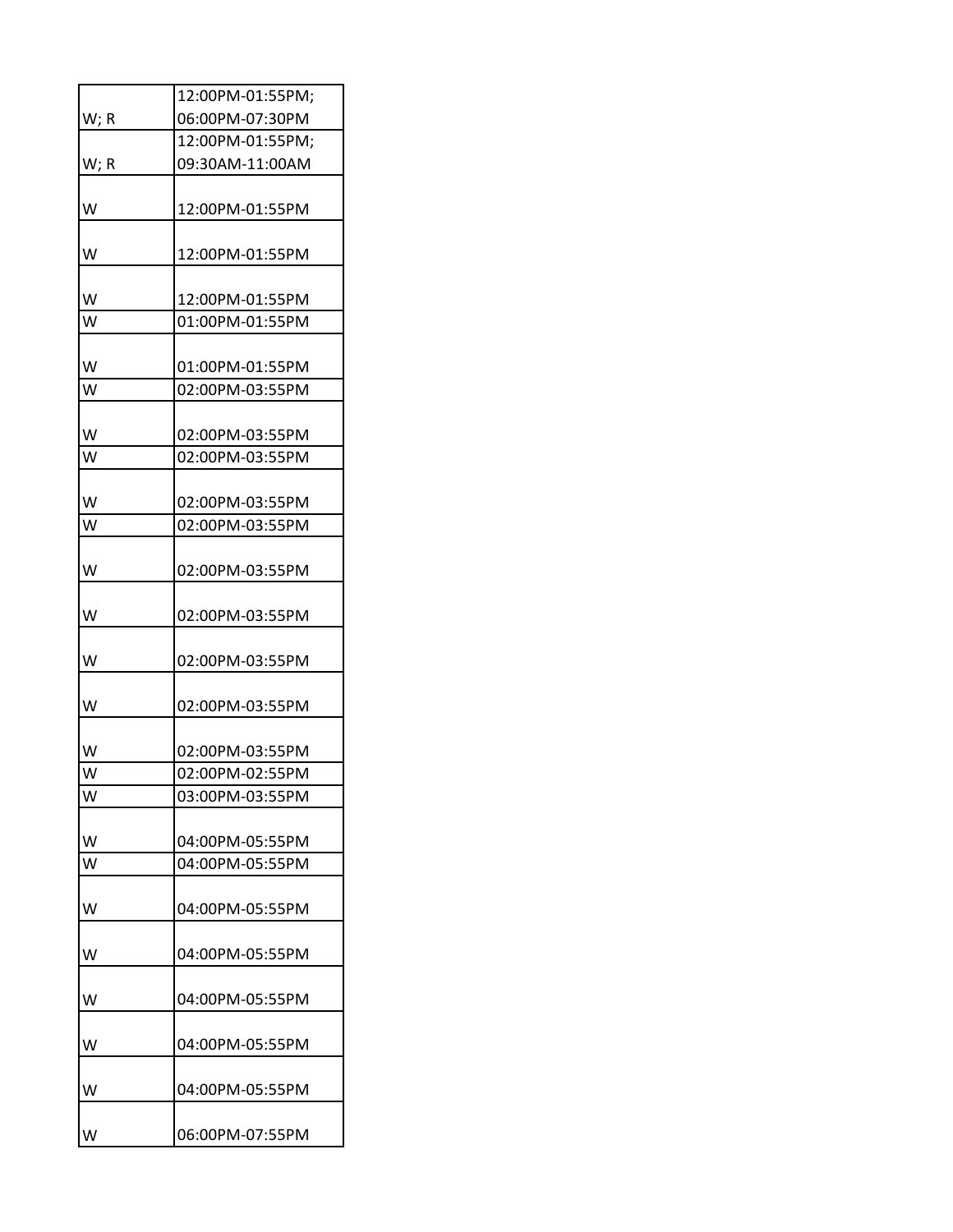| w              | 07:00PM-09:00PM |
|----------------|-----------------|
|                |                 |
| Day            | Time            |
| $\overline{R}$ | 09:00AM-09:55AM |
|                |                 |
| R              | 09:00AM-09:55AM |
| R              | 09:00AM-09:55AM |
| R              | 10:30AM-11:55AM |
| R              | 10:00AM-11:55AM |
| R              | 10:00AM-11:55AM |
| R              | 10:00AM-11:55AM |
| R              | 10:00AM-11:55AM |
| R              | 10:00AM-11:55AM |
| R              | 09:00AM-10:55AM |
| R              | 12:00PM-01:55PM |
| R              | 12:00PM-01:55PM |
| R              | 12:00PM-01:55PM |
| R              | 12:00PM-01:55PM |
| R              | 12:00PM-01:55PM |
| R              | 02:00PM-05:55PM |
| R              | 02:00PM-03:55PM |
| R              | 02:00PM-03:55PM |
| R              | 02:00PM-03:55PM |
| R              | 02:00PM-03:55PM |
| R              | 02:00PM-03:55PM |
| R              | 04:00PM-05:55PM |
| R              | 04:00PM-05:55PM |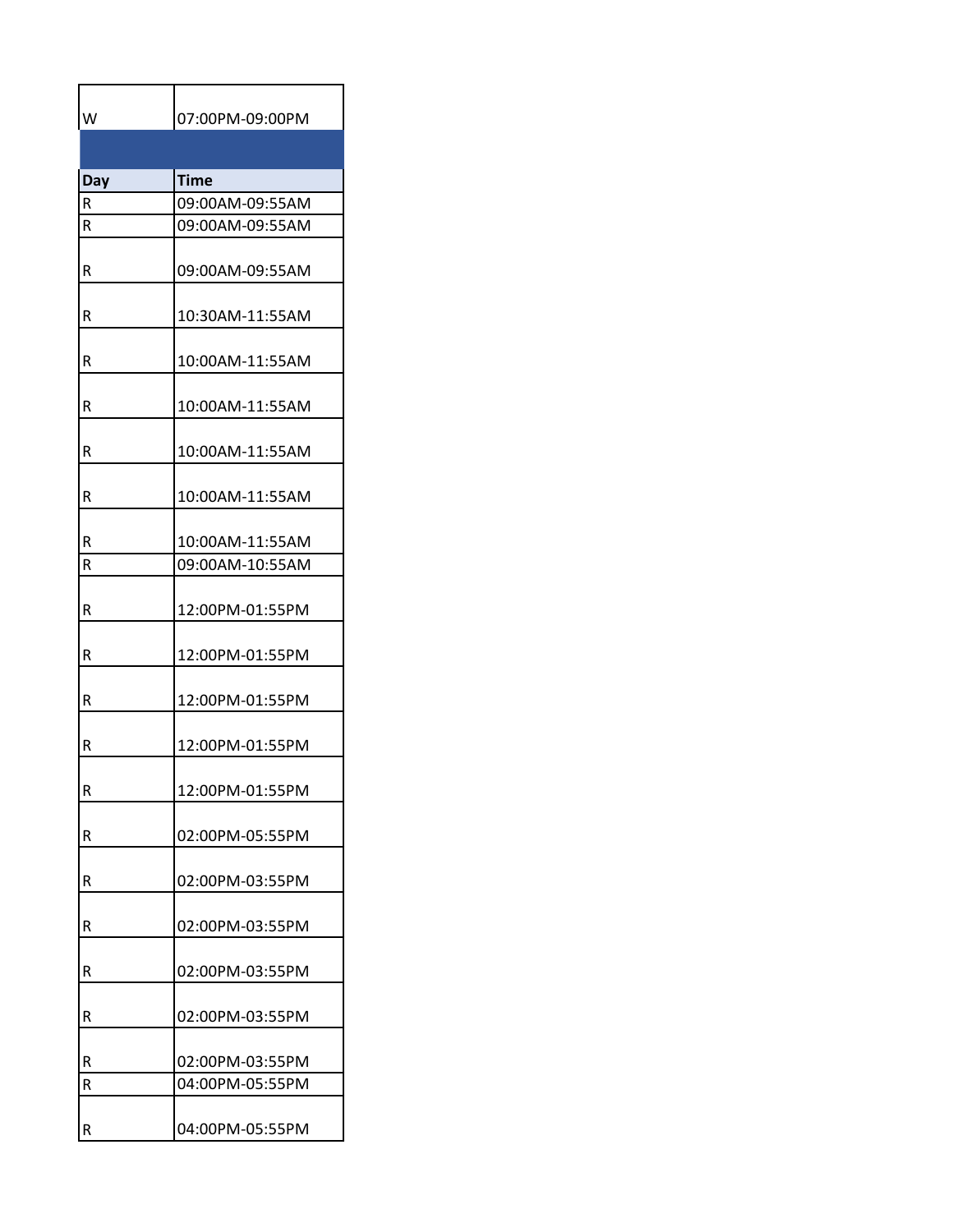| R          | 04:00PM-05:55PM |
|------------|-----------------|
|            |                 |
| Day        | <b>Time</b>     |
| <b>TBD</b> | <b>TBD</b>      |
| TBD        | <b>TBD</b>      |
| <b>TBD</b> | <b>TBD</b>      |
| TBD        | <b>TBD</b>      |
| <b>TBD</b> | TBD             |
| <b>TBD</b> | TBD             |
| <b>TBD</b> | <b>TBD</b>      |
| <b>TBD</b> | <b>TBD</b>      |
| TBD        | <b>TBD</b>      |
| <b>TBD</b> | TBD             |
| <b>TBD</b> | <b>TBD</b>      |
| TBD        | <b>TBD</b>      |
| <b>TBD</b> | <b>TBD</b>      |
| <b>TBD</b> | TBD             |
| TBD        | <b>TBD</b>      |
| <b>TBD</b> | <b>TBD</b>      |
| <b>TBD</b> | <b>TBD</b>      |
| <b>TBD</b> | <b>TBD</b>      |
| <b>TBD</b> | <b>TBD</b>      |
| <b>TBD</b> | <b>TBD</b>      |
| TBD        | TBD             |
| <b>TBD</b> | <b>TBD</b>      |
| <b>TBD</b> | <b>TBD</b>      |
| <b>TBD</b> | <b>TBD</b>      |
| <b>TBD</b> | <b>TBD</b>      |
| <b>TBD</b> | TBD             |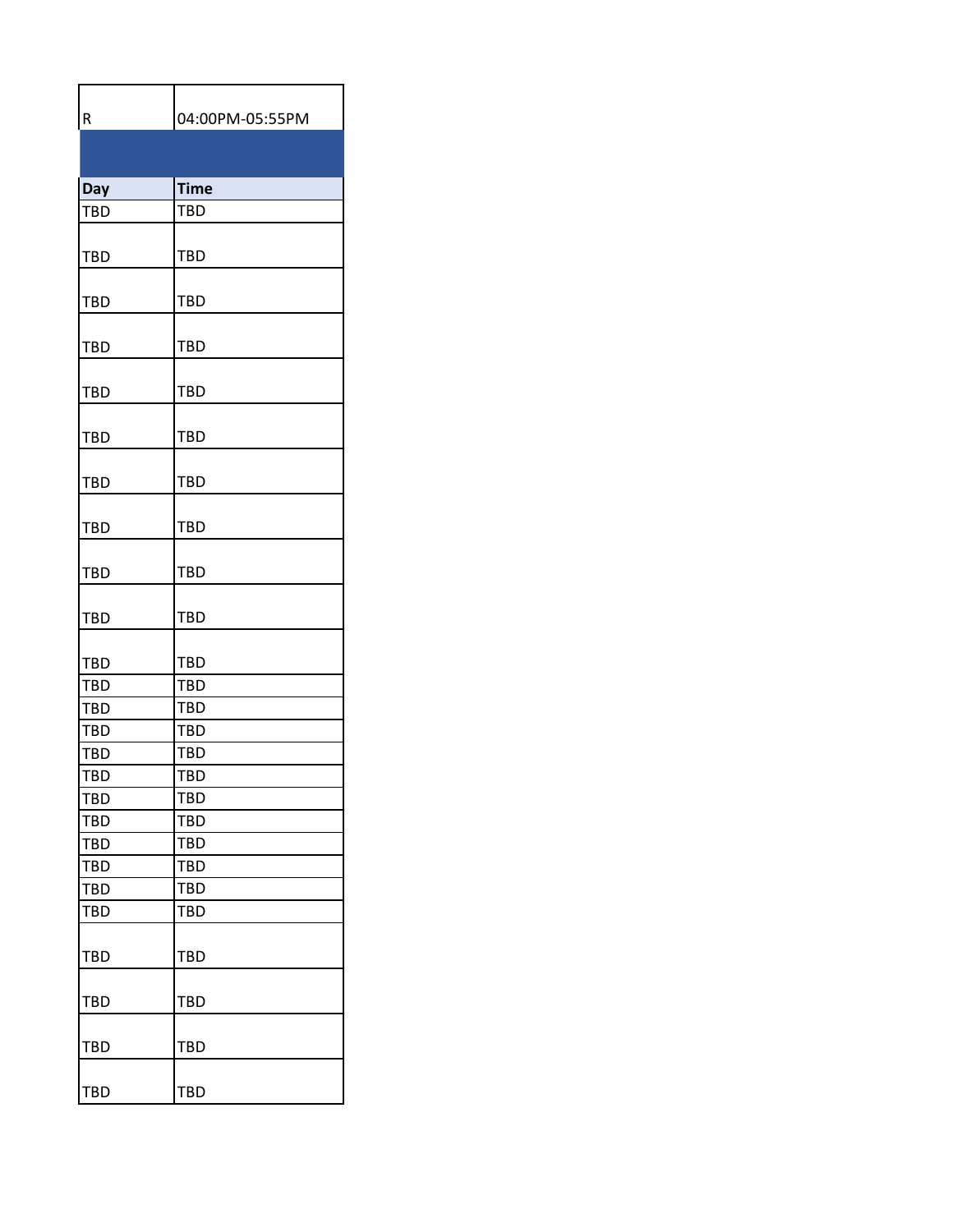| TBD                      | <b>TBD</b>               |
|--------------------------|--------------------------|
|                          |                          |
| <b>TBD</b>               | <b>TBD</b>               |
| TBD                      | TBD                      |
|                          |                          |
|                          |                          |
| <b>TBD</b>               | TBD                      |
|                          |                          |
| <b>TBD</b>               | <b>TBD</b>               |
|                          |                          |
|                          |                          |
| <b>TBD</b>               | <b>TBD</b>               |
|                          |                          |
|                          |                          |
| <b>TBD</b>               | <b>TBD</b>               |
|                          |                          |
|                          |                          |
| <b>TBD</b>               | TBD                      |
|                          |                          |
|                          |                          |
| <b>TBD</b>               | <b>TBD</b>               |
|                          |                          |
|                          |                          |
| <b>TBD</b>               | <b>TBD</b>               |
|                          |                          |
|                          |                          |
| <b>TBD</b>               | TBD                      |
|                          |                          |
| TBD                      | <b>TBD</b>               |
|                          |                          |
| <b>TBD</b>               | <b>TBD</b>               |
|                          |                          |
| <b>TBD</b>               | <b>TBD</b>               |
|                          |                          |
| <b>TBD</b><br><b>TBD</b> | <b>TBD</b><br><b>TBD</b> |
| <b>TBD</b>               | <b>TBD</b>               |
| <b>TBD</b>               | <b>TBD</b>               |
| <b>TBD</b>               | <b>TBD</b>               |
| <b>TBD</b>               | <b>TBD</b>               |
| <b>TBD</b>               | <b>TBD</b>               |
| TBD                      | TBD                      |
| <b>TBD</b>               | <b>TBD</b>               |
| <b>TBD</b>               | <b>TBD</b>               |
| <b>TBD</b>               | <b>TBD</b>               |
|                          |                          |